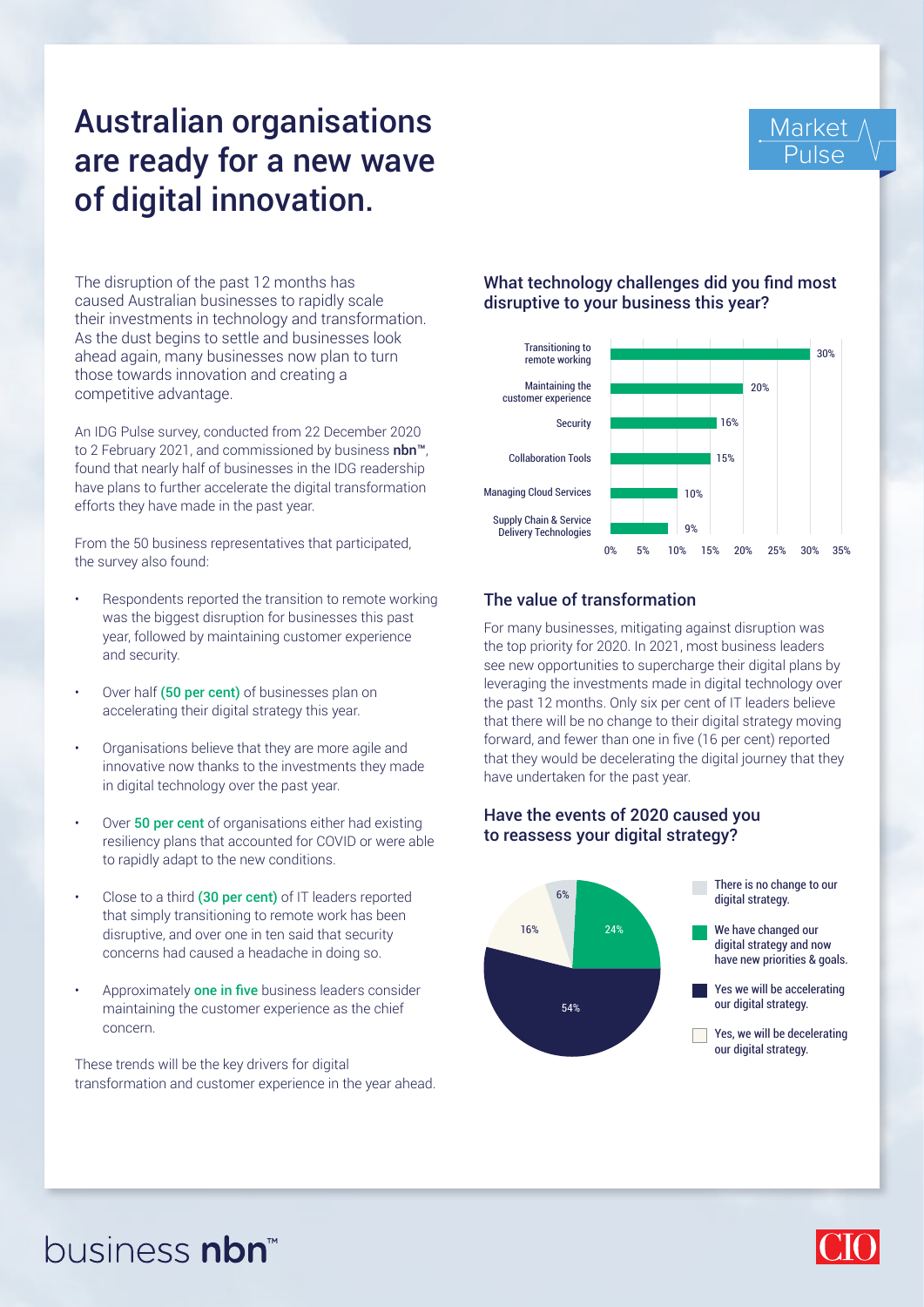For over 70 per cent of IT leaders, digital transformation is firmly on the agenda for the future. Where previously networked environments might have been siloed, CIOs are being encouraged to undertake digital transformation exercises to create digital environments that allow for greater agility and flexibility, and in doing so innovating via greater efficiencies and speed to market with products. For over 50 per cent of businesses, it's not just about maintaining their investments from the past year but accelerating them moving forwards.

With close to two-thirds (68 per cent) of IT leaders feeling that they are now more agile and innovative than before the pandemic, it is an indication of how effective Australian businesses have been in building resilience and seizing opportunities through the disruption.

### Do you believe your business was ready and prepared to adjust to COVID-19's new ways of working?



- Video conferencing (24%)
- Cloud-based productivity/collaboration tools (17%)
- Cloud environments (16%)
- Data and analytics solutions (14%)
- Customer-facing remote services (14%)

### Which of the following technologies are you planning on investing in or continuing to use into the future?



The businesses that will be best placed to capitalise on these opportunities are those that optimise its network to support their data needs. In short, having the right connectivity plan for the organisation's needs will allow it to become more reliant on the performance and appropriateness of their network across bandwidth, data, and consumption.

Businesses that have developed mission-critical applications that are delivered over the cloud (e.g. a cloud-based application development environment) should consider network options that can help with prioritising some data pathways. Service providers can leverage this capability to ensure that the performance of their customer's apps operates as mission-critical while minimising the risk of applications being interrupted by other traffic across the carrier network.

Having access to symmetrical upload and download speeds is another important feature because data is increasingly a two-way street for organisations. While residential consumers of Internet services are more heavily weighted to undertaking download activity – video streams, gaming, and so on – enterprise businesses rely just as heavily on their ability to send data, through communications, with the live manipulation of data, and interacting with teammates and customers over cloud services. In that context, businesses are pushing higher volumes of data and can access greater upload capacity with business-grade network plans such as business nbn™ Enterprise Ethernet.\*

\*business nbn™ Enterprise Ethernet is only available in the nbn™ Fixed Line network footprint and at limited premises served by the nbn™ Fixed Wireless and Satellite networks.

## business nbn